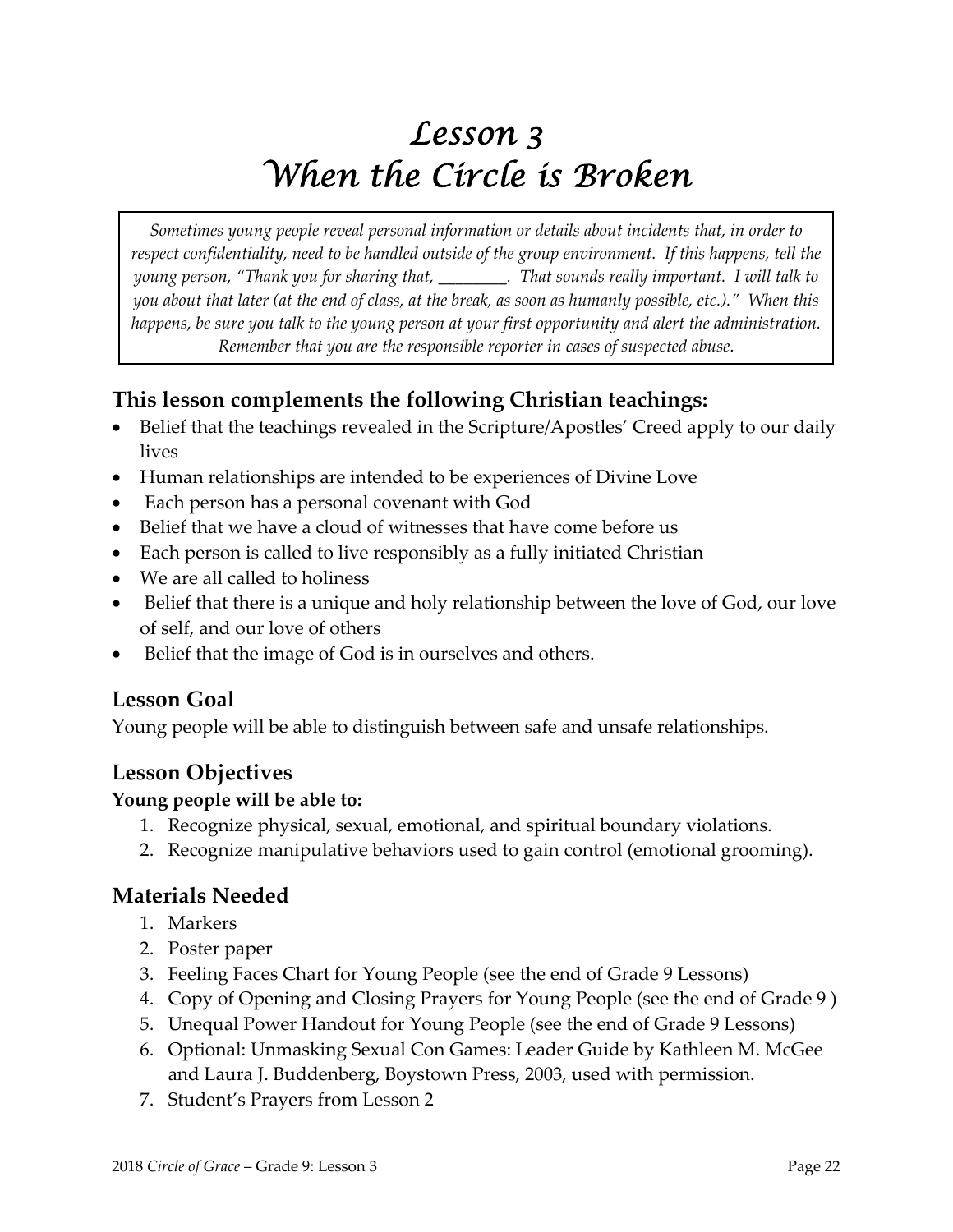# **Lesson Opening**

*Leader invites young people into their preferred prayer posture and call to mind the presence of the Holy Spirit. Leader leads the group in prayer with their own words or the below example.* 

> Come Holy Spirit, fill the hearts of Your faithful and enkindle in them the fire of Your love.

V. Send forth Your Spirit and they shall be created. R. And you shall renew the face of the earth.

O God, Who did instruct the hearts of the faithful by the light of the Holy Spirit, grant us in the same Spirit to be truly wise and ever to rejoice in His consolation. Through Christ our Lord. Amen.

# **Getting Started**

We have talked about our *Circle of Grace* in relationship to ourselves, God, and others in our previous lessons. We reflected on our unique qualities as expressions of God's love for us. Saying, "Yes," to those gifts within the Cloud of Witnesses is what God has called us to do. Lesson 2 discusses the many influences on our choices we make about ourselves and our relationships. Listening to the Holy Spirit within us and among us along with Holy Scriptures, and the tradition and wisdom of Christianity provide us with guidelines for our behaviors.

# **Lesson Development**

# *Choose one of the two activities below:*

# **Introduction**

Guidelines and boundaries protect us in our *Circle of Grace* and help us have safe relationships. Boundaries protect us in four areas of our lives: physical, sexual, emotional, and spiritual. Physical boundaries are probably the easiest to see so we are going to begin by doing an activity to help us be aware of our physical boundaries.

# **Activity 1**

- 1. *Ask each person in the group to find a partner. Designate one partner "A" and the other "B". Have all the young people designated "A" move to one side of the room and have the "B's" move to the other side of the room. The partners should be across the room from each other, facing one another with cleared space between them*.
- 2. *Instruct the "A" group to begin walking across the room toward their partner. Instruct the "B's" to say, "Stop," at the point which they become uncomfortable with the distance between themselves and their partner*.
- 3. *Now have the young people go back to their respective sides of the room and repeat the activity with partner "B" approaching partner "A"*.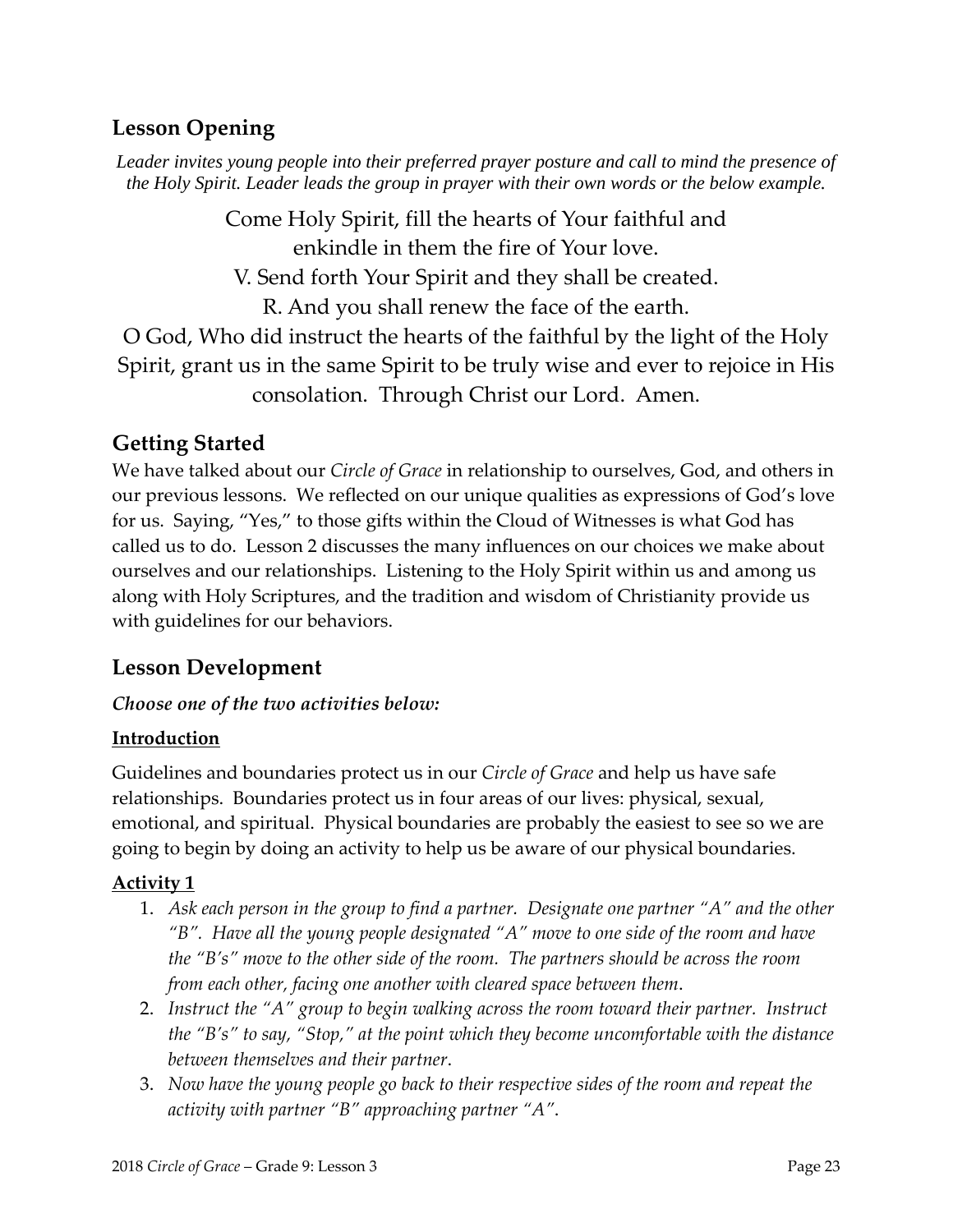- 4. *Now ask two participants to volunteer to do the activity again. Privately instruct one person who will be approaching their partner to disregard his/her partner when the partner says, "Stop."*
- 5. *Have the participants return to their seats.*

#### **Discussion**

- 1. The activity we just finished helped demonstrate physical boundaries. It also demonstrated that when we say stop and the other person doesn't; our *Circle of Grace* has not been respected. The type of relationship you have with someone helps determine how close you allow that person into your *Circle of Grace*.
- *2. Allow the young people to reflect on how they felt during this activity by asking the following questions.*
	- a. As your partner walked toward you, at what point did you become uncomfortable?
	- b. How much of your comfort depended on the relationship you have with your partner? (Unknown, acquaintance, friends, etc.)
	- c. How did you feel during the last activity when the partner did not stop?
	- *d. Go to Brainstorming Session*

#### **Introduction**

Guidelines and boundaries protect us in our *Circle of Grace* and help us have safe relationships. Boundaries protect us in four areas of our lives: physical, sexual, emotional, and spiritual. Physical boundaries are probably the easiest to see so we are going to begin by doing an activity to help us be aware of our physical boundaries.

#### **Activity 2**

- 1. *Ask the group to name all the individuals and groups with which they have relationships of any kind. Allow a few minutes for a variety of responses which may be recorded on poster paper or whiteboard/chalkboard.*
- 2. *After sufficient time, divide the large group into small groups (5‐7 persons) and assign each group one of the following Relationships Types. (Small groups may need to take more than one type of relationship.) Provide marker and newsprint for each relationship assigned.*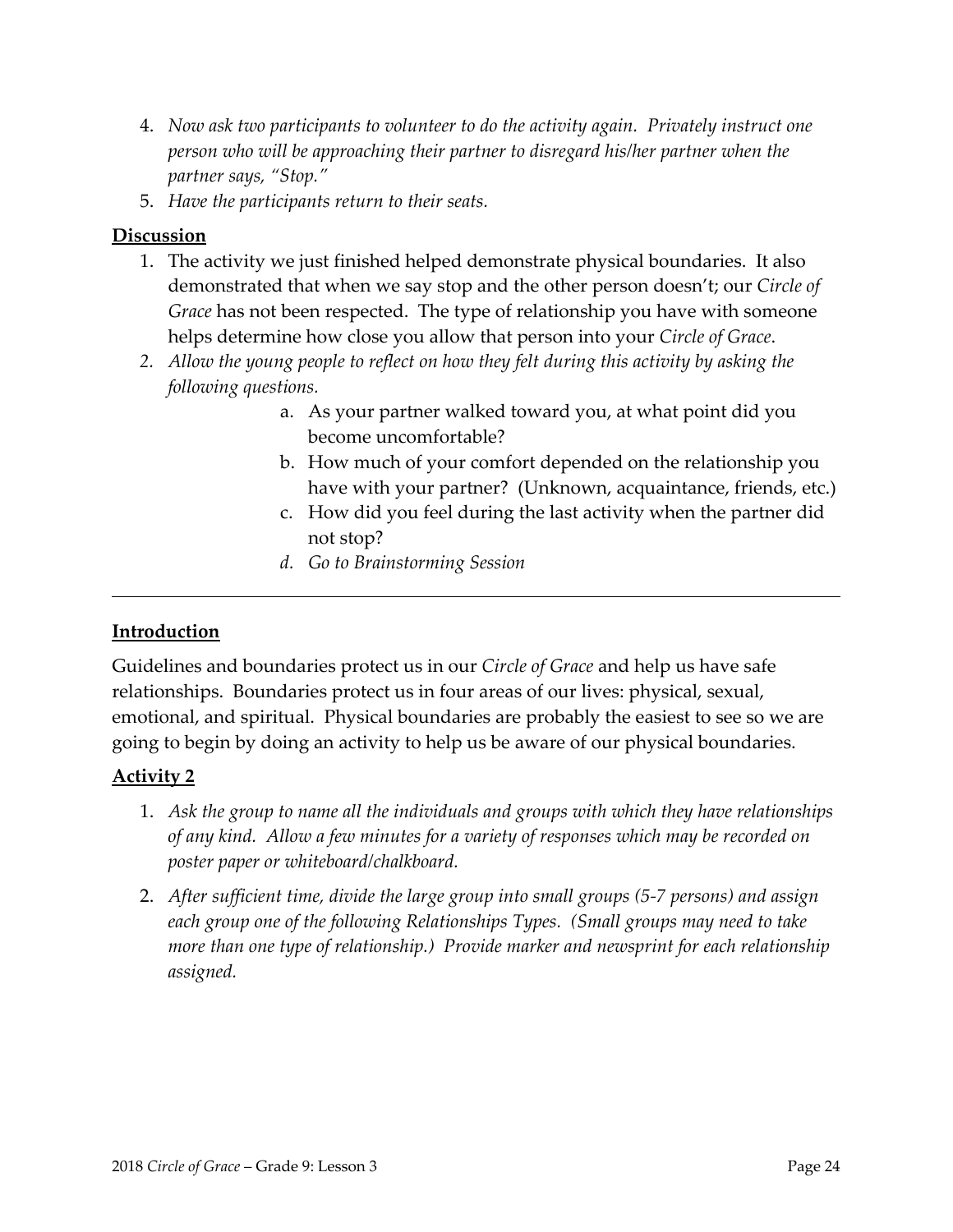- 3. *The Relationship Categories/Types are:*
	- a. *our relationship with God*
	- b. *our relationship with Family*
	- *c. our relationship with Significant Others*
	- *d. our relationship with Casual Friends/ Acquaintances ‐ Same Sex*
	- e. *our relationship with Casual Friends/ Acquaintances ‐ Opposite Sex*
	- f. *our relationship with Teachers, Ministers, Clergy*
	- g. *our relationship with all others.*
- 4. *Have each group brainstorm 5‐10 adjectives that describe their assigned relationship.*
- 5. *Have each small group present their adjectives and post the lists. Summarize similarity between adjectives describing our relationship with God and the other relationships in our lives to draw the conclusion that God is a part of all relationships.*

**\_\_\_\_\_\_\_\_\_\_\_\_\_\_\_\_\_\_\_\_\_\_\_\_\_\_\_\_\_\_\_\_\_\_\_\_\_\_\_\_\_\_\_\_\_\_\_\_\_\_\_\_\_\_\_\_\_\_\_\_\_\_\_\_\_\_\_\_\_\_\_\_\_\_\_\_\_\_**

6. *Go to Brainstorming Session*

#### **Brainstorming Session**

(*Refer to the Boundary Presentation in Lesson 2)*

- 1. *Divide into at least four small groups (5‐10 young people). Hand each group poster paper and markers. Assign each group one of the four boundaries (physical, sexual, spiritual, and emotional). Ask the groups to brainstorm ways in which their assigned boundary can be violated (or has been violated) in the lives of young people.*
- 2. *After sufficient time, ask each group to present their results to the large group*.

*Optional: If the group size is not sufficient for small groups; invite the large group to brainstorm all four boundaries together*.

#### **Discussion**

1. We have looked at several ways in which young people's boundaries are violated. The boundaries violations were fairly easy to list. Why then, even though we know about boundary violations, do they still happen? One reason may be that it is hard to identify why we are uncomfortable with a person or a particular action. It is important to take time to listen and reflect WHY we are uncomfortable. Is it because we thought they were our friend or that they "liked" us? Discussing these concerns with an adult we trust is essential to gain clarity regarding the situation. The behaviors of offenders are for the sole purpose of putting a youth in a vulnerable position to be exploited (to take unfair advantage of someone/situation in order to get some benefit). *Pass out the Unequal Power handout and begin to discuss it.*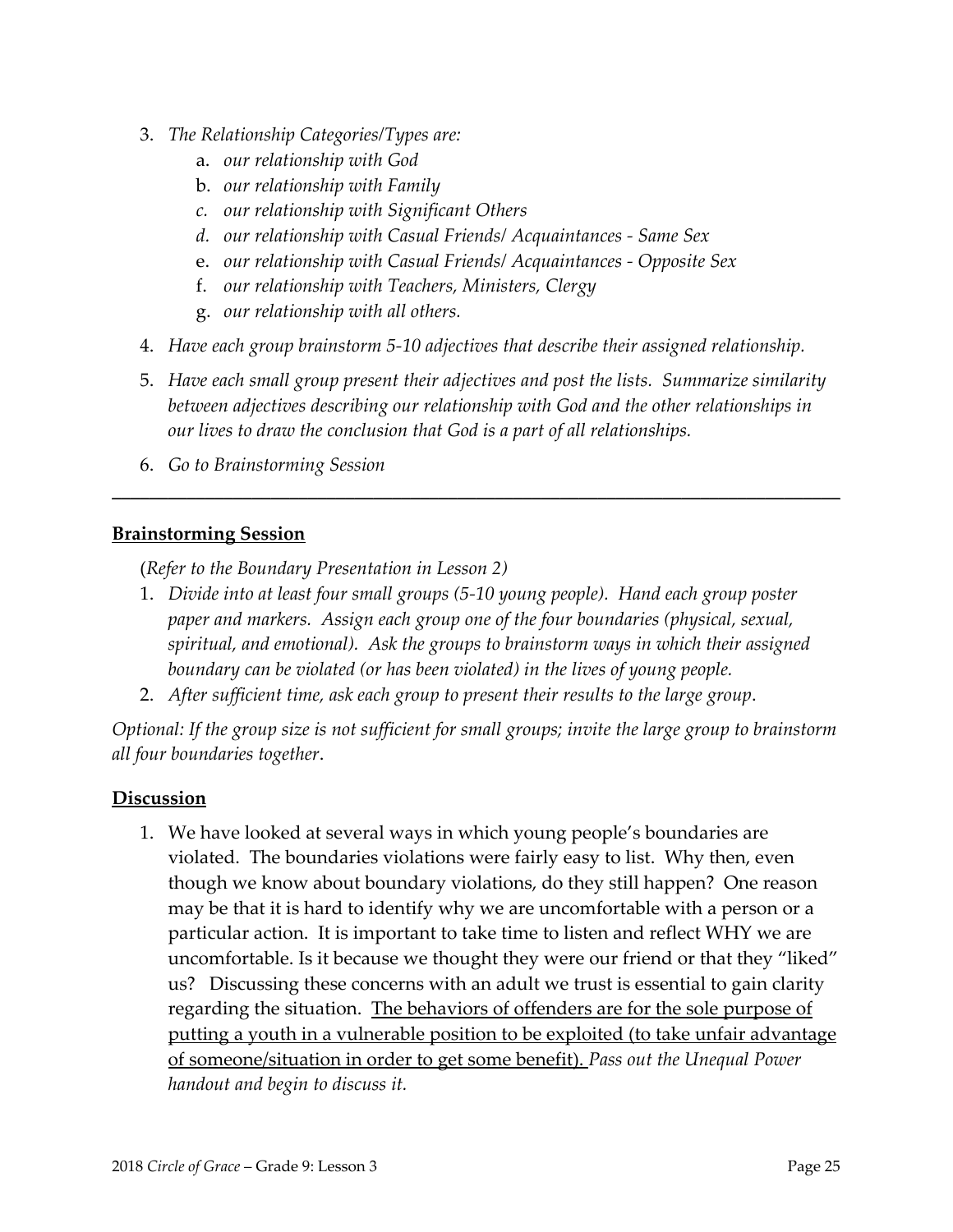2. Unequal power, secrecy and isolation are key strategies offenders often use to put someone in a vulnerable position to be exploited or abused. Write these three strategies on the board. Handout is available at the back of the lesson.

Unequal Power: When one person has more power in a relationship. This can be in the areas of age, size, position, resources, status or knowledge.

- Does this person have more status than you? (An upper classmate.)
- Is he/she in a position of authority?
- Is he/she more popular?
- Is he/she significantly older (more than two years?)
- Does he/she have more resources such as money, knowledge, car etc. than you do?

#### **Healthy personal relationships almost always have a balance of power.**

Secrecy: The condition of being hidden or concealed. The habit or practice of

keeping secrets or maintaining privacy or concealment

- What would your parents/family think if they knew ALL aspects of the relationship/interaction? (Example: This person treats you significantly worse when you are alone with them as opposed to when the two of you are with others.
- This person has done something to hurt you and they pressure you to keep it a secret. Or they may pressure you to keep secret some aspect of the relationship like gifts or activities that your family/parents would not approve. They say no one will understand or that you will be blamed.

**Remember as Christians we believe that help and healing will come when we bring our concerns into the light. The person who is pressuring you to keep a secret is not protecting you but themselves.**

Forced Isolation: When someone forces/pressures another to be separated from others in order to gain control.

- Does this person say that they are the only one who understands you?
- Do they get mad if others join you in an activity or just hang out with you?
- Do they use their words or gifts to control you?
- Do they get mad/ explosive if you do not text or answer you phone right away?

**Individuals in healthy relationships respect each other's need for friends and family. You do not have to act in a certain way in order for them to trust you**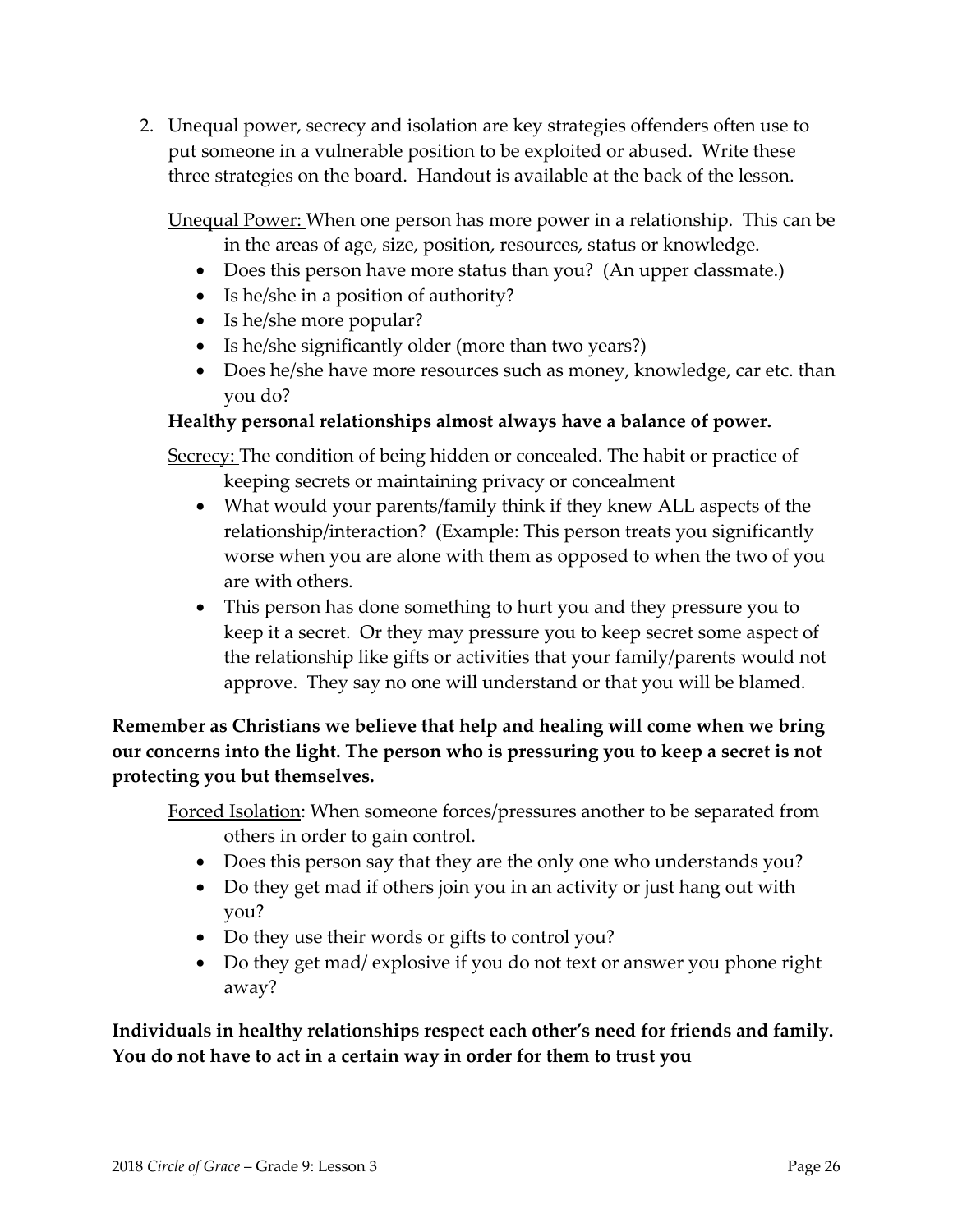# **Activity**

We have talked about ways a young person's physical, sexual, emotional, and spiritual boundaries can be violated. The behaviors of offenders are for the sole purpose of putting a youth in a vulnerable position to be exploited or abused. Let's see if these real high school situations are safe or unsafe.

*Present one of the following sets of scenarios and questions to the large group. Ask the young people to also identify any of the offender's behaviors/attitudes that put a youth at risk for a* boundary violation. The Feeling Faces Chart is available at the end of the Grade 9 lessons for use *as needed. Allow time for discussion on each scenario*.

#### **Special note to leaders**

Before presenting the scenarios, re-emphasize the following: "Some of you may have been in the type of situations we are going to talk about where there has been a boundary violation or grooming behaviors. It is my hope and desire that you do not hold this inside of you but rather find an adult that you trust to talk about it."

**\_\_\_\_\_\_\_\_\_\_\_\_\_\_\_\_\_\_\_\_\_\_\_\_\_\_\_\_\_\_\_\_\_\_\_\_\_\_\_\_\_\_\_\_\_\_\_\_\_\_\_\_\_\_\_\_\_\_\_\_\_\_\_\_\_\_\_\_\_\_\_\_\_\_\_\_\_\_**

#### *Choose either group 1 or 2 scenarios sections*

#### **Scenarios ‐ 1**

1. A teacher/instructor comments about how you are dressed that day while looking at you in a way that makes you uncomfortable. Is this safe or unsafe? *Pause.*

This situation is unsafe. What is unsafe here?

- An adult talking about things that make you feel uncomfortable.
- Differences in age and status influence your response.
- What key offender strategies are involved in this scenario?

What would need to change to make this situation safe? *(Brainstorm ideas with the young people to address the unsafe circumstances listed above.)*

- 2. You are the first one in your family to get home after school. Your adult neighbor, whom you have known since kindergarten, often waves at you and calls on the phone to check on you. One day you hear a funny noise in the house when you are alone. You call your neighbor to ask for help. The neighbor says he and his wife will be over and tells you to call your parents and let them know what is going on. Is this situation safe or unsafe? *Pause.* This situation is safe. Why is it safe?
	- It is important to identify trusted adults who are respectful of your *Circle of Grace* and their own.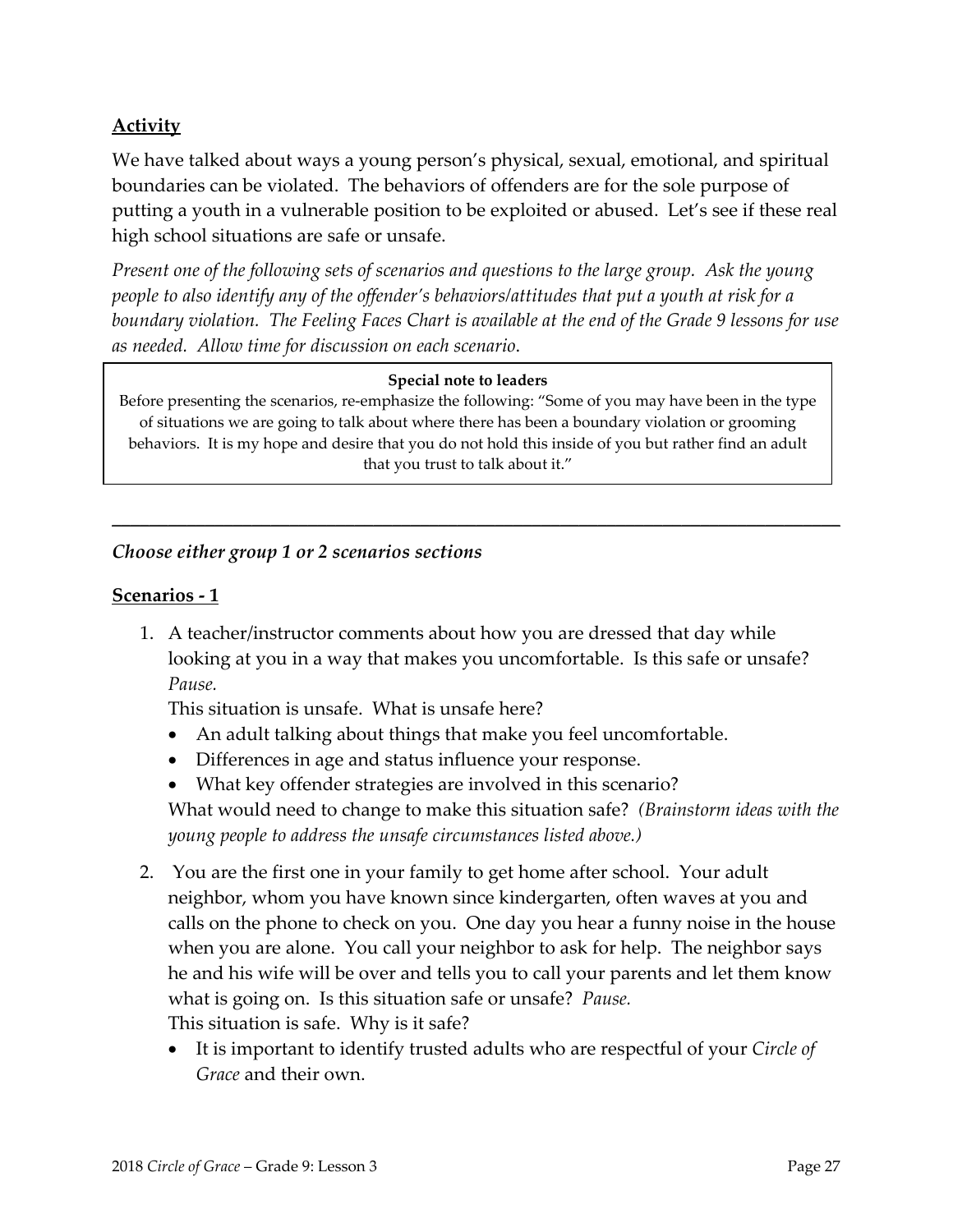- Two adults are coming over and parents are aware of the situation.
- The adult told the young person to notify parents. He did not try to keep it a secret.
- 3. A new friend asks you to come over to his house and hang out. You go over to the friend's house and the two of you start to surf the internet and social networking sites (SNS). He makes the comment that it would be so cool to post some crazy photos on the SNS. He asks you to take your shirt off so he can take a photo with his phone. You decide to keep your school sweatshirt on and instead just make funny faces for the photo. Is this safe or unsafe? *Pause.* This situation is confusing but unsafe. Why is it not safe?
	- Removing clothing is not an appropriate request or action.
	- The young person still revealed personal information via his/her school sweatshirt.
	- The young person was pressured into doing something that was uncomfortable/ unsafe instead of saying, "No," and leaving.
	- Postings on SNS can be widely distributed to millions of unknown persons. This can be viewed and manipulated without a young person's knowledge or permission. This would include images sent via cell phones. The images on the cell phone can also be distributed to a number of people. Be aware! "Sexting" Sexually explicit images or text messages sent by way of a phone. There may be legal consequences if one or both persons involved are minors.

What would need to change to make this situation safe? *(Brainstorm ideas with the young people to address the unsafe circumstances listed above.)* 

- 4. A teacher at your school invites you and a friend to go to a movie on Friday night. She stated that the two of you are her favorite students. The teacher offers to take you and bring you home. She says she will pay for the movie and the refreshments. Is the situation safe or unsafe? *Pause.* This situation may be confusing. But it is not safe.
	- An adult lures youth into her company with gifts or special attention/ information.
	- What key offender strategies are involved in this scenario?

What would need to change to make this situation safe? *(Brainstorm ideas with the young people to address the unsafe circumstances listed above.)*

5. Your best friend confides in you that she tried some beer at a party she attended last week. She says it made her laugh and made her sick. She says it was not a great experience but she asks you to keep it secret from your parents and hers. *Pause.*

This situation is not safe. What is unsafe here?

A young person is asked to keep a secret from an adult.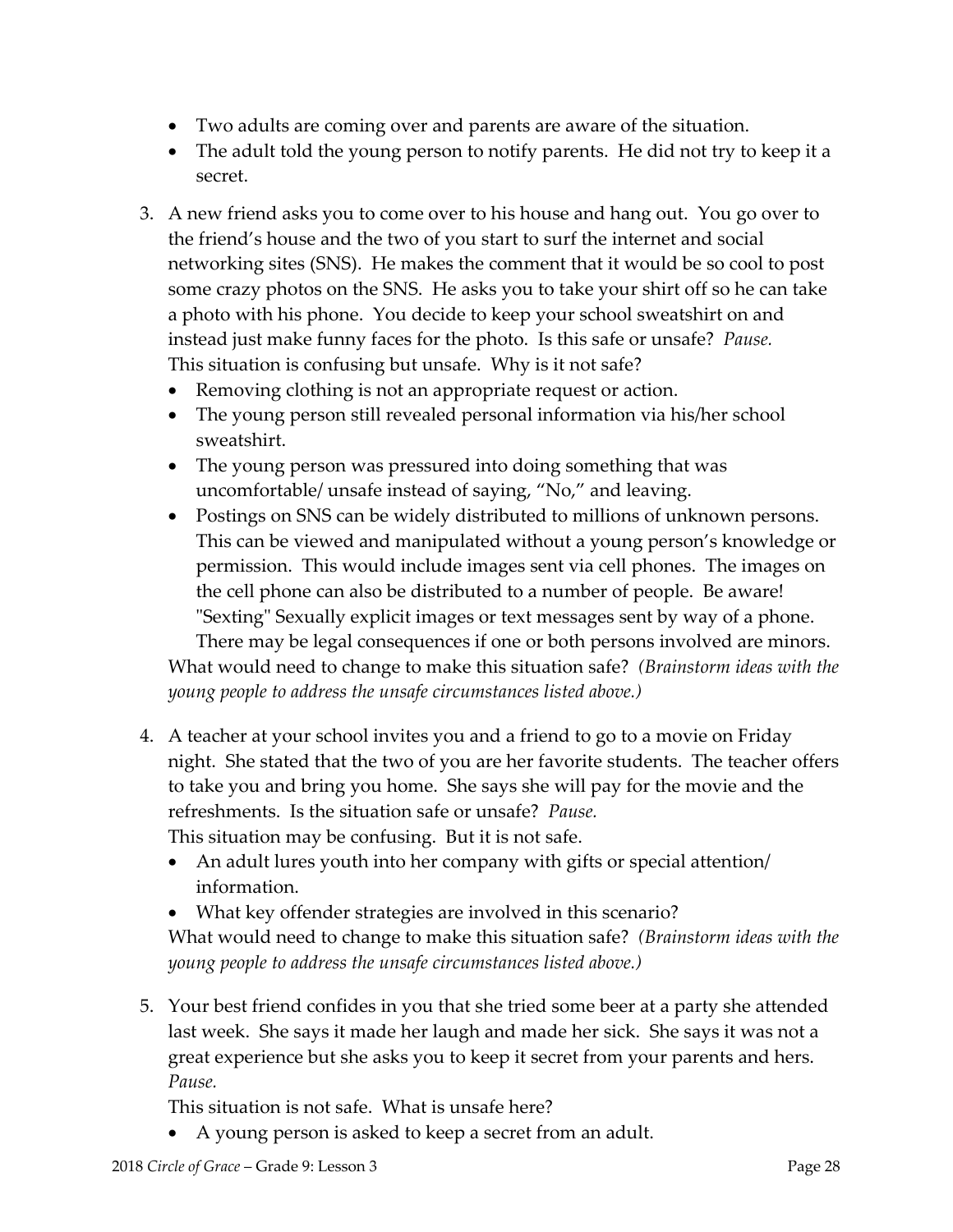- The friend is put at risk for future problems.
- The person who provided the alcohol is protected.

What would need to change to make this situation safe? *(Brainstorm ideas with the young people to address the unsafe circumstances listed above.)*

6. You are alone watching TV. The show you are watching features people who are dressed in a sexually suggestive manner. They are dancing and acting in a suggestive manner by themselves and with other people. You know your parents would disapprove but you continue to watch. Is this situation safe or unsafe? *Pause.*

This situation is unsafe. What is unsafe here?

- Watching shows that feature people being disrespectful to their own *Circle of Grace* does not help you to respect and protect yours and those of others.
- It is important to know what boundaries you should set for yourself about what you watch, read, listen to, etc., when you are alone in order to protect your *Circle of Grace*.
- When you routinely view images that are inappropriate, you become desensitized to what is safe and unsafe.

What would need to change to make this situation safe? *(Brainstorm ideas with the young people to address the unsafe circumstances listed above.)*

*Proceed to the Discussion following Large Group Discussion.*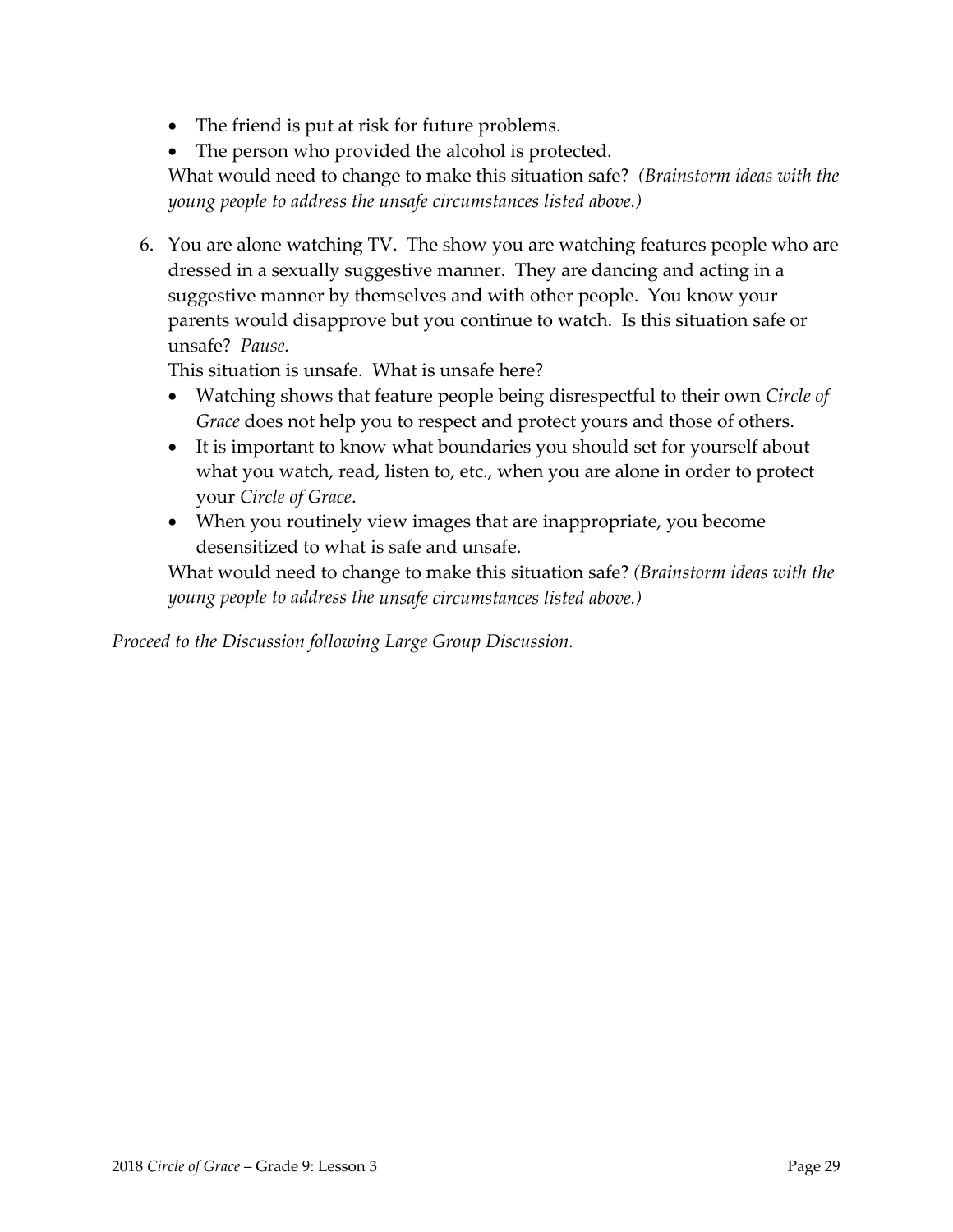### **Scenarios ‐ 2**

1. One of the popular church leaders in your parish invites you to a special meeting or trip. The adult leader gives you a permission slip to take to your parents but tells you not to tell other adult leaders in the church because he wants this to be your special time together. Is this safe or unsafe? *Pause.* This situation is confusing and unsafe. What is unsafe here?

- Adult tries to get youth to keep secrets from parents or other respected adults. When in a situation like this, you should let your parents and other trusted adults know that this adult leader is telling you to keep a secret from them. Then your parents and other adults who care about you have more information about the situation and can better keep you safe.
- Adult planning private activities with young people.
- What key offender strategies are involved in this scenario?

What would need to change to make this situation safe? *(Brainstorm ideas with the young people to address the unsafe circumstances listed above.)*

- 2. One of your coaches thinks you can make the select team if you work a little harder on some skills. The coach offers to stay late after everyone has gone home and work one on one with you to help improve skills. He says it is important to not talk about this with others because they may be jealous. *Pause.* This situation is unsafe. What is unsafe here?
	- An adult arranges to be with a young person alone.
	- What key offender strategies are involved in this scenario?

What would need to change to make this situation safe? *(Brainstorm ideas with the young people to address the unsafe circumstances listed above.)*

- 3. Your best friend confides that she tried beer at a party she attended last week. She says it made her laugh and made her sick. She says it was not a great experience but she asks you to keep it secret from your parents and hers. *Pause.* This situation is not safe. What is unsafe here?
	- A young person is asked to keep a secret from an adult.
	- The friend is put at risk for future problems.
	- The person who provided the alcohol is protected.

What would need to change to make this situation safe? *(Brainstorm ideas with the young people to address the unsafe circumstances listed above.)*

4. A person you know from the internet wants to meet you at the mall this weekend. You have been IM (instant messaging) and texting for six months. Is this situation safe or unsafe? *Pause.*

This situation is unsafe. What is unsafe here?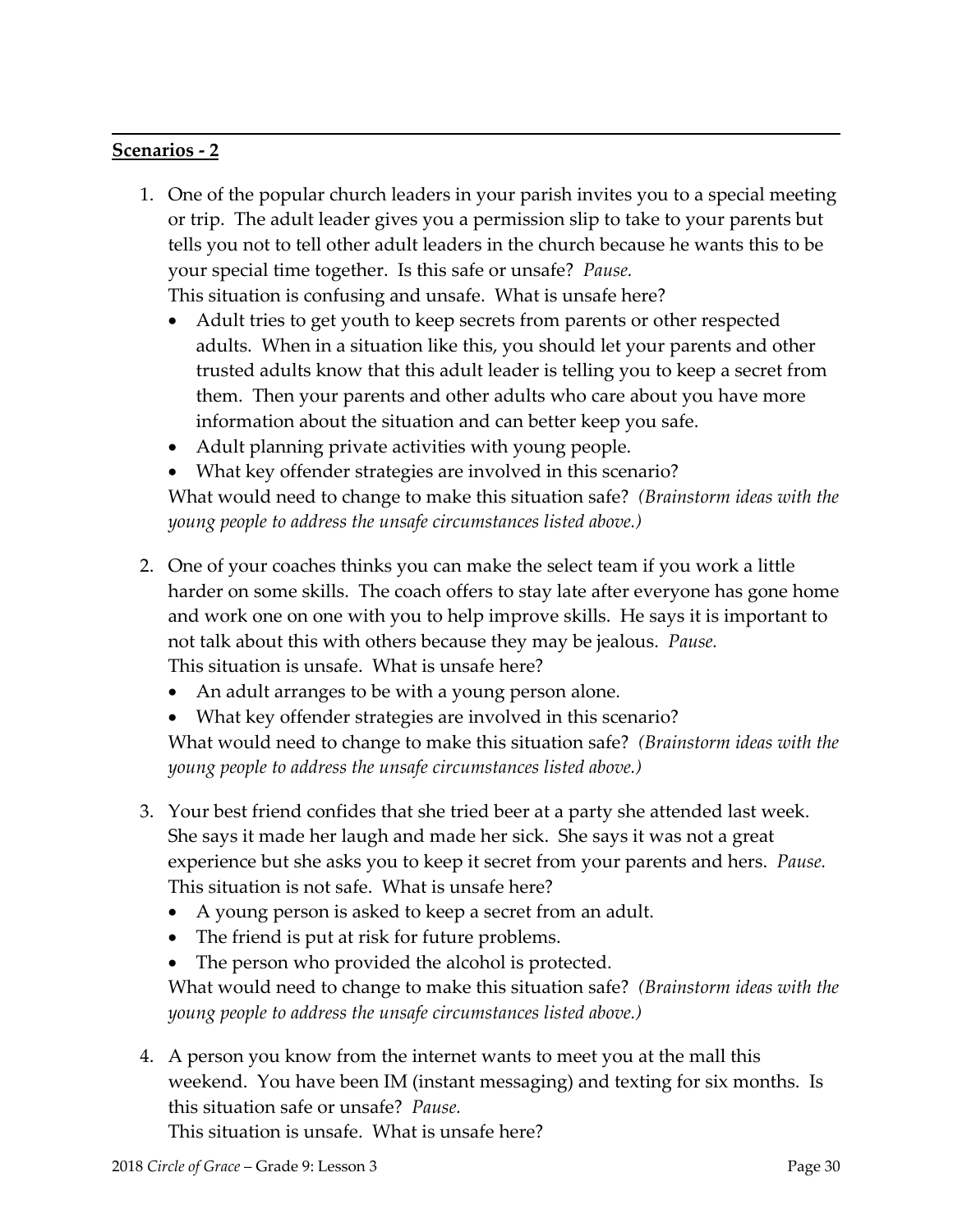- You have never met the person face-to-face.
- You do not really know this person.
- You have no way to verify whatever this person has said.
- You have no way of knowing who else has seen the information that you have shared. They may have cut and pasted the information into a blog or website or shared it with a group of friends.
- What key offender strategies are involved in this scenario? What would need to change to make this situation safe? *(Brainstorm ideas with the young people to address the unsafe circumstances listed above.)*
- 5. You stay overnight at a friend's house. After his/her parent's go to bed, your friend starts to sneak out to go to a party. Your friend expects you to go. You don't want to go. You tell your friend that you feel sick and want to call your parents to come get you. Is this situation safe or unsafe? *Pause.* This situation is unsafe but the young person's response is safe. Why?

The young person has listened to his/her feelings (instincts) that tell him/her

not to go to the party.

• The young person states his/her need to call parents. What would need to change to make this situation safe? *(Brainstorm ideas with the young people to address the unsafe circumstances listed above.)*

6. You are alone watching TV. The show you are watching features people who are dressed in a sexually suggestive manner. They are dancing and acting in a suggestive manner by themselves and with other people. You know your parents would disapprove but you continue to watch. Is this situation safe or unsafe? *Pause.*

This situation is unsafe. What is unsafe here?

- Watching shows that feature people being disrespectful to their own *Circle of Grace* does not help you to respect and protect yours and those of others.
- It is important to know what boundaries you should set for yourself about what you watch, read, listen to, etc., when you are alone in order to protect your *Circle of Grace*.
- When you routinely view images that are inappropriate, you become desensitized to what is safe and unsafe.

What would need to change to make this situation safe? *(Brainstorm ideas with the young people to address the unsafe circumstances listed above)*

*Proceed to the Discussion following Large Group Discussion.*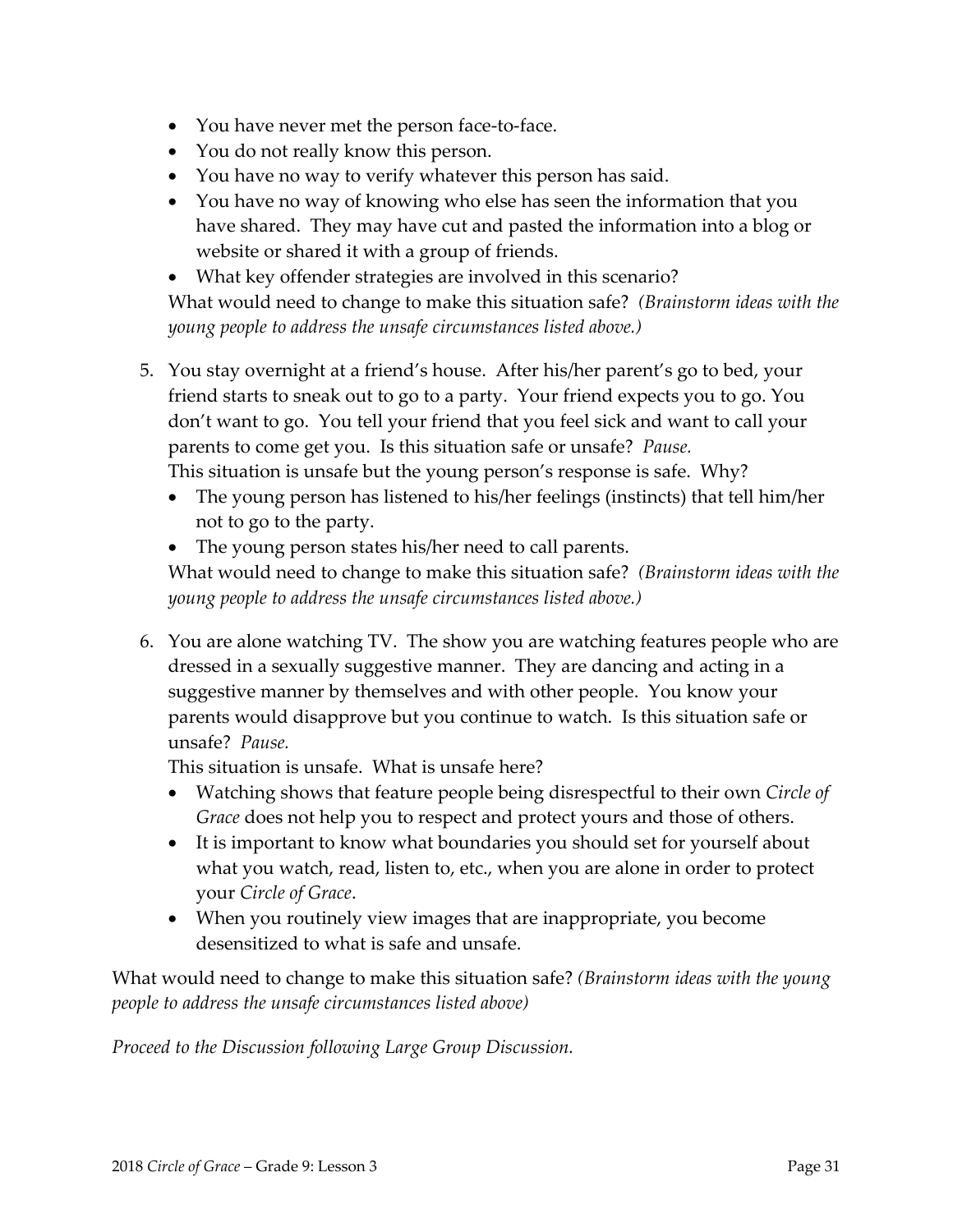#### **Large Group Discussion**

- We have talked about when our *Circle of Grace* is broken by boundary violations. We have also discussed that the behaviors of offenders are for the sole purpose of putting a youth in a vulnerable position to be exploited or abused. We reviewed three of the key factors in an offender's behavior. Sometimes those behaviors are easy to see, sometimes they aren't.
	- It is always important for us to listen to the Holy Spirit for guidance and direction.
	- The Holy Spirit will help us to decide what we should do.

- Often that help comes by way of an uncomfortable feeling inside us. It is hard to explain or describe other than to say it's our gut feeling. *(Refer to the "Feeling Faces Chart" as needed (see the end of Grade 9 lessons))*
- We need to listen to our gut feelings they can help us answer the questions of whether or not this behavior would be saying, "Yes," to what God has called us to be ‐ or whether or not this behavior should be in our *Circle of Grace*.
- Even though it may be hard, we need to confide in a trusted adult. This will help us gain clarity and know that we are not alone.
- $\triangleright$  There are times when we realize that something that happened in our past was not the best thing for us. That, too, may be the Holy Spirit inviting us to heal. Remember there are many people in our faith community ready to listen and help.